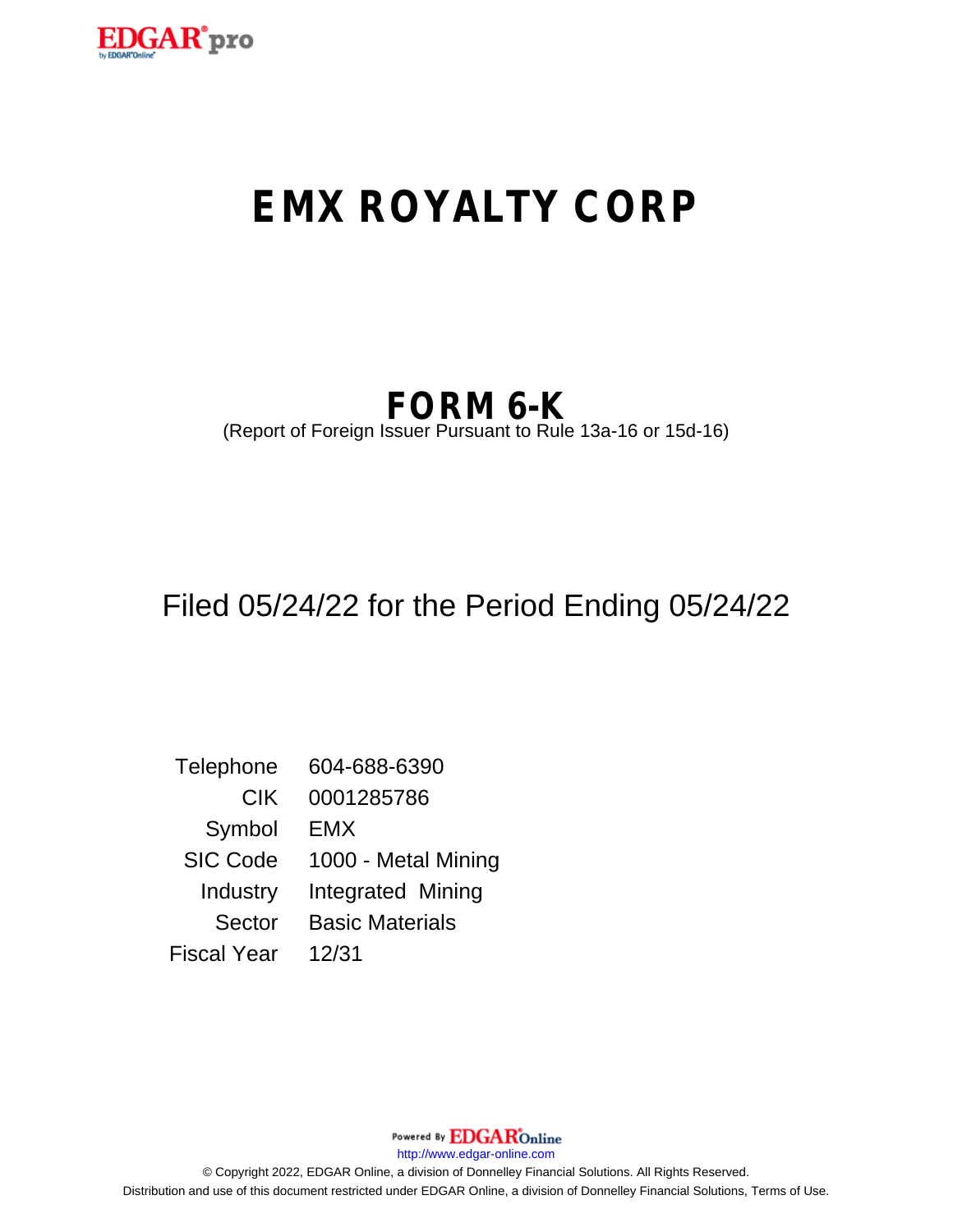## **UNITED STATES SECURITIES AND EXCHANGE COMMISSION**

Washington, D.C. 20549

## **FORM 6-K**

REPORT OF FOREIGN PRIVATE ISSUER PURSUANT TO RULE 13a-16 OR 15d-16 UNDER THE SECURITIES EXCHANGE ACT OF 1934

For the month of May 2022

Commission File Number: 001-35404

### **EMX ROYALTY CORPORATION**

(Translation of registrant's name into English)

#### Suite 501 - 543 Granville Street Vancouver, British Columbia V6C 1XB

Canada

(Address of principal executive offices)

Indicate by check mark whether the registrant files or will file annual reports under cover Form 20-F or Form 40-F.

 $[$  ] Form 20-F  $[X]$  Form 40-F

Indicate by check mark if the registrant is submitting the Form 6-K in paper as permitted by Regulation S-T Rule  $101(b)(1)$ : []

Indicate by check mark if the registrant is submitting the Form 6-K in paper as permitted by Regulation S-T Rule  $101(b)(7)$ : []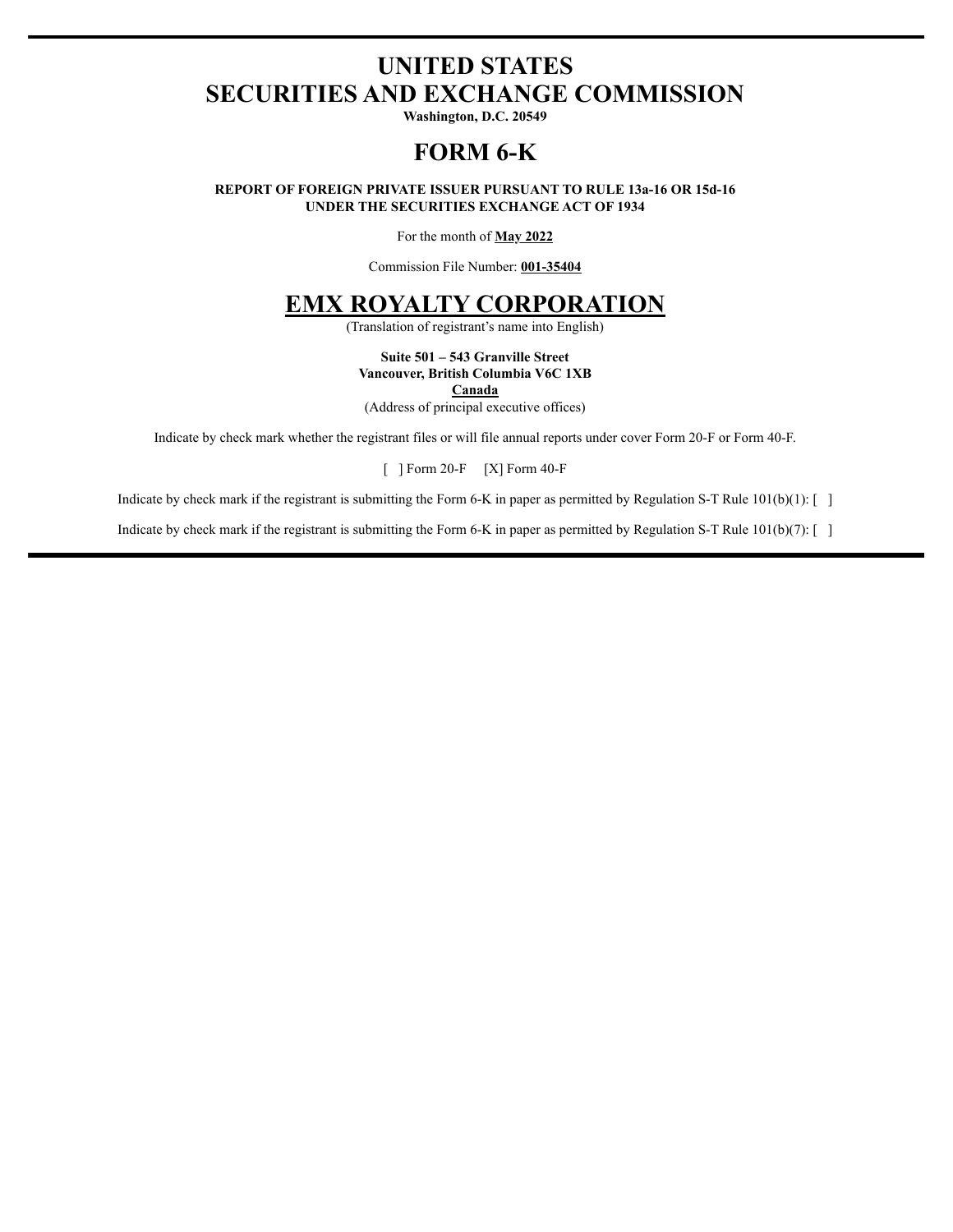#### **SUBMITTED HEREWITH**

| <b>Exhibits:</b> |                                 |  |  |  |
|------------------|---------------------------------|--|--|--|
| Exhibit          | <b>Description</b>              |  |  |  |
| 99.1             |                                 |  |  |  |
|                  | News Release dated May 24, 2022 |  |  |  |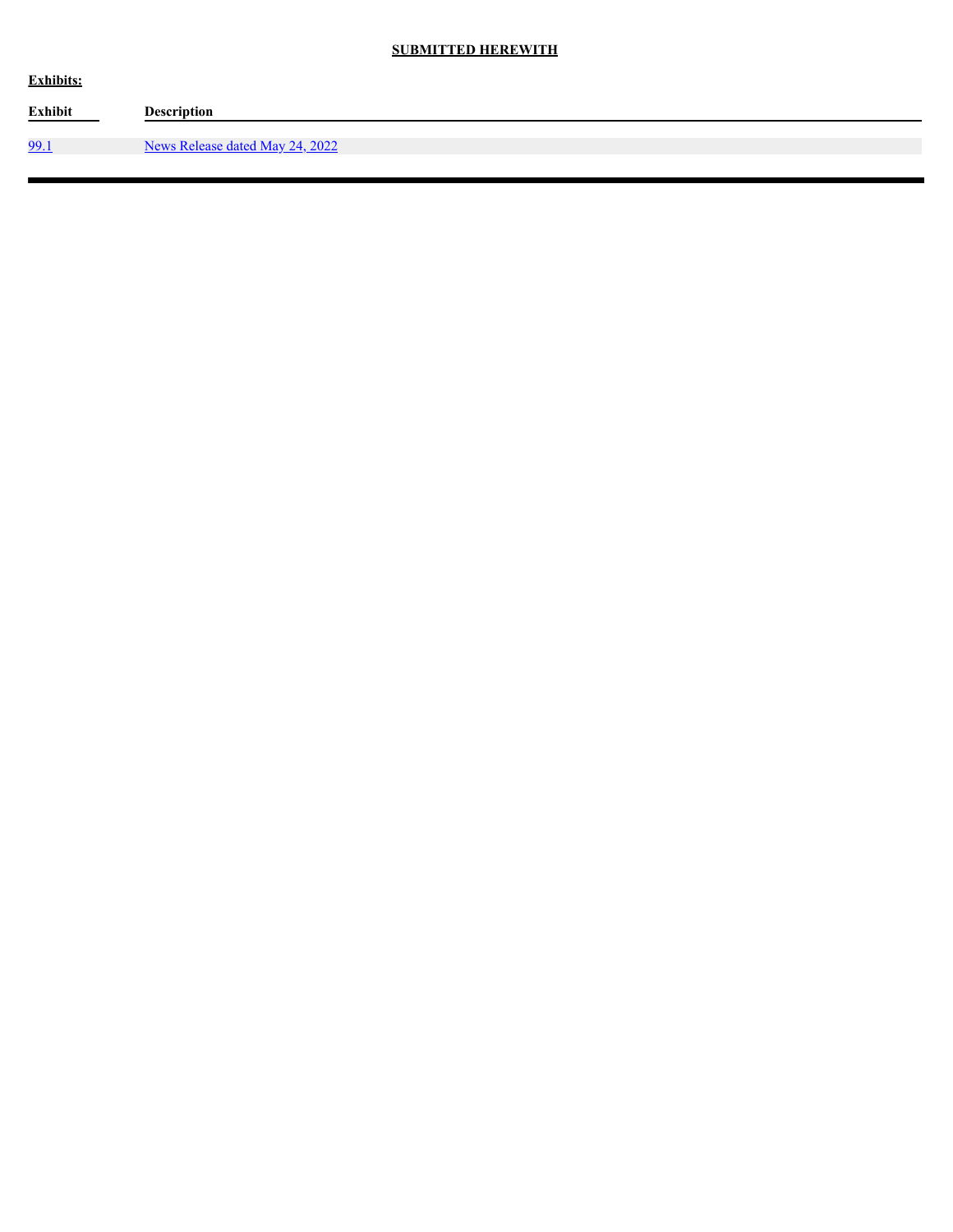#### **SIGNATURES**

Pursuant to the requirements of the Securities Exchange Act of 1934, the registrant has duly caused this report to be signed on its behalf by the undersigned, thereunto duly authorized.

#### **EMX ROYALTY CORPORATION**

(Registrant)

Date: May 24, 2022  $\qquad \qquad$  By:

| 3v: | /s/ Rocio Echegaray |  |
|-----|---------------------|--|

Name: Rocio Echegaray Title: Corporate Secretary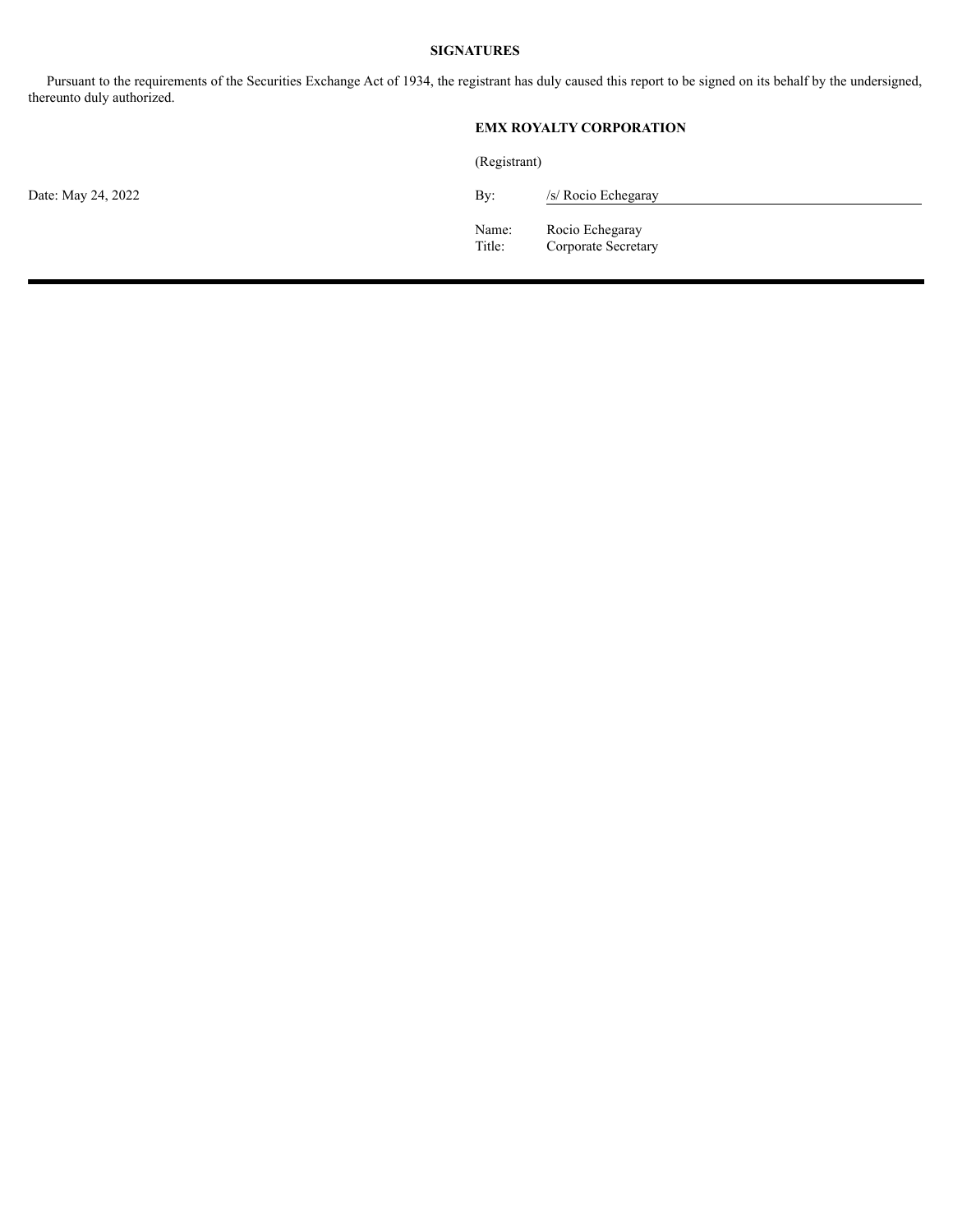

#### **NEWS RELEASE**

**(In U.S. dollars unless otherwise noted)**

#### **EMX Options the Richmond Mountain Gold Project in Nevada to Stallion Gold Corp.**

<span id="page-4-0"></span>Vancouver, British Columbia, May 24, 2022 (NYSE American: EMX; TSX Venture: EMX; Frankfurt: 6E9) - EMX Rovalty Corporation (the **"Company" or "EMX")** is pleased to announce the execution, by its wholly-owned subsidiary Bronco Creek Exploration Inc., of an exploration and option agreement (the "Agreement") for the sale of Richmond Mountain LLC, the owner of the Richmond Mountain gold project ("Project") to Stallion Gold Corp. (TSX-V: STUD) ("Stallion"). The Agreement provides EMX with cash payments and work commitments during Stallion's earn-in period, and upon earn-in a retained 4% net smelter return ("NSR") royalty interest, annual advance royalty payments, and certain milestone payments.

<span id="page-4-2"></span>Richmond Mountain is a Carlin-style gold project located in the Eureka district of central Nevada. The Eureka district hosts both Cretaceous age base metal mineralization as well as younger, Eocene age Carlin-style mineralization and is one of a select few districts with multi-million-ounce Carlin-style gold deposits in the state<sup>[1](#page-4-1)</sup>. The Project was acquired by EMX and despite being within an established district has undergone only limited work consisting of geochemical sampling and a shallow reconnaissance drill program which did not test the key target area. The Eureka district has recently seen a resurgence in major exploration activity with the acquisition of the past producing Ruby Hill Mine by i-80 Gold Corp. in 2021, and recent work by other junior companies in the remainder of the district.

The Agreement with Stallion represents EMX's execution of the  $13<sup>th</sup>$  option agreement for western USA gold projects since 2020. Richmond Mountain is a good example of the royalty generation aspect of EMX's business model, whereby prospective ground within a major Nevada gold district was identified, acquired inexpensively via staking open ground, and then partnered for exploration advancement at no additional cost to EMX. The Company will also maintain exposure to exploration success upon Stallion's option exercise with pre-production payments and a retained royalty interest.

**Commercial Terms Overview.** Pursuant to the Agreement, Stallion can earn 100% interest in the Project by: (a) making execution and option payments totaling \$500,000 over a five-year option period, and (b) completing \$1,500,000 in exploration expenditures before the fifth anniversary of the Agreement.

Upon Stallion's option exercise and earn-in, EMX will retain a 4% NSR royalty interest on the Project. Stallion may buy back up to a total of one and one-half percent  $(1.5\%)$  of the royalty by first completing an initial half-percent  $(0.5\%)$  royalty buyback for a payment of \$750,000 to the Company prior to the third anniversary of the option exercise. If the first buyback is completed, Stallion may purchase an additional 0.5% for \$1,000,000, and a third 0.5% increment for \$1,200,000 at any time prior to commercial production. Beginning on the first anniversary of the option exercise, Stallion will also make annual advance royalty ("AAR") payments of \$100,000.

Additionally, after the option has been exercised, Stallion will make payments in gold ounces (or the USD equivalent) at certain Project milestones: (a) 200 ounces of gold upon completion of a Preliminary Economic Assessment; (b) 400 ounces of gold upon completion of a Prefeasibility Study; and (c) 650 ounces of gold upon completion of a Feasibility Study.

<span id="page-4-1"></span><sup>[1](#page-4-2)</sup> NBMG, 2019. The Nevada Mineral Industry 2019. Ruby Hill Mine production and resources: Pp. 116-117.

*Suite 501 - 543 Granville Street, Vancouver, British Columbia V6C 1X8, Canada Tel: (604) 688-6390 Fax: (604) 688-1157 www.EMXroyalty.com*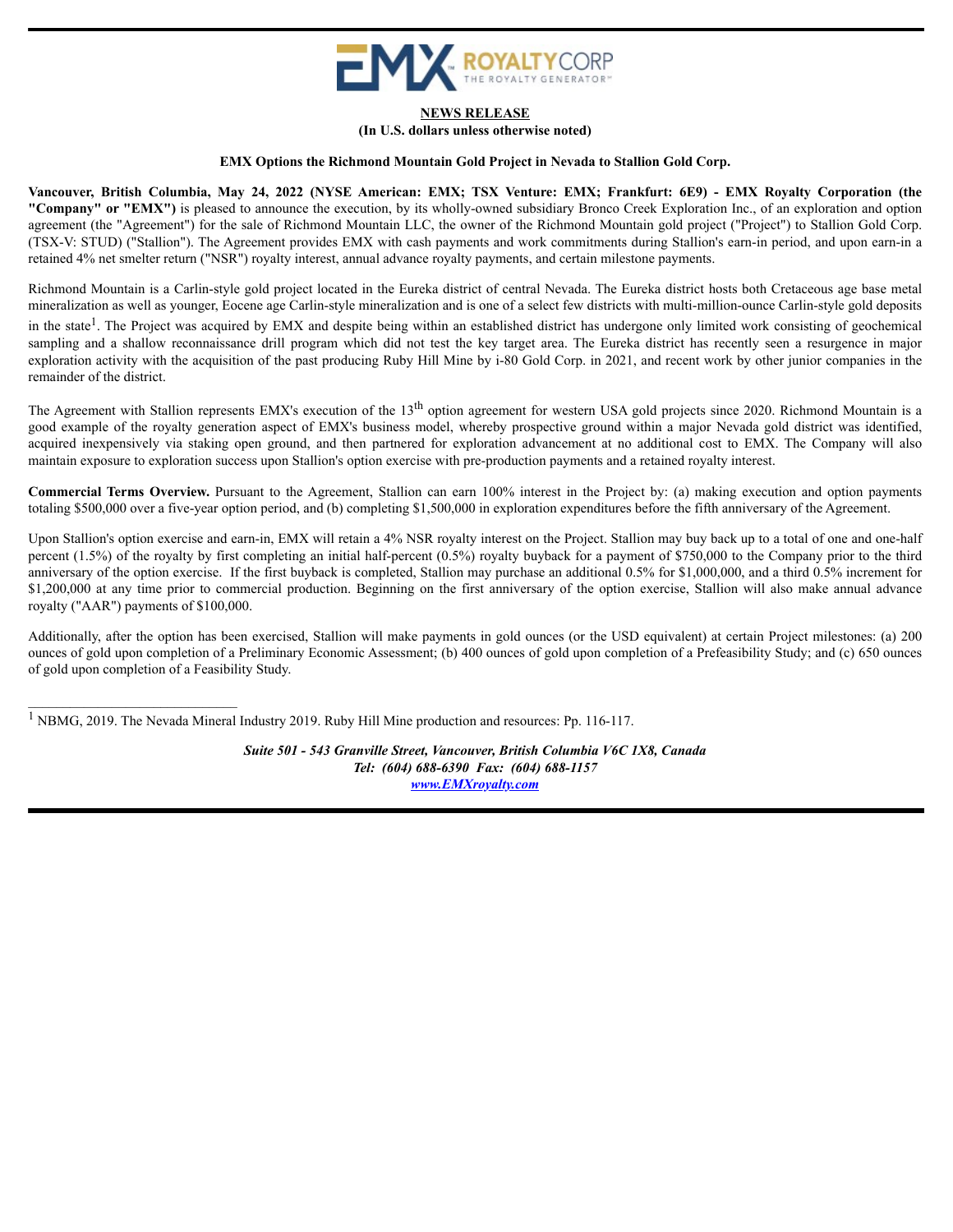**Richmond Mountain Overview.** The Richmond Mountain project is located at the southern end of the Battle Mountain-Eureka trend and consists of 117 unpatented lode mining claims covering 9.6 square kilometers (Figure 1). Carlin-style mineralization consisting of jasperoid and decalcified carbonate-bearing rocks outcrop on the southern portion of the property within a north-south oriented structural feeder zone. This structural zone is subparallel and analogous to other structures that host Carlin-style gold mineralization elsewhere within the Eureka district. Examples include Lookout Mountain, Windfall, and the Ruby Hill Mine and Archimedes open pit<sup>[2](#page-5-0)</sup> where the younger, mineralized Eocene structures cut and overprint Cretaceous iron and base metal-rich skarn and carbonate replacement mineralization.

A key target at the Richmond Mountain project is where outcropping mineralized structures plunge northward on the Project under post-mineral cover and trending towards the eastern boundary of the Cretaceous Graveyard Flats intrusion and related contact aureole. The contact aureole hosts base metal mineralization elsewhere in the district and represents a compelling target environment. In addition, the older base metal mineralization and related reducediron rich rocks in the contact aureole could provide a chemical trap for the younger, gold-rich fluids resulting in potentially higher grades.

Previous work on the Project has outlined outcropping drill targets through soil and rock chip geochemistry in the south, and CSAMT geophysical surveys in the north that indicate prospective host units are within reasonable target depths. Two shallow drill holes (i.e., < 500 m) were completed on the western side of the property by a previous partner that did not penetrate post-mineral cover, suggesting the concealed target area remains entirely untested. In addition, prospective host rocks are interpreted to become more shallow from west to east across the Project.

EMX regards the Richmond Mountain project as a highly prospective gold project within a Nevada Carlin-style district which hosts a significant upper tier mining operation at Ruby Hill and is significantly underexplored relative to similar districts in Nevada. The Company looks forward to the Stallion team testing the target concepts in the near term.

More information on the Project can be found at www.EMXroyalty.com.

**Comments on Nearby Deposits and Mines.** The nearby deposits and mines provide geologic context for EMX's Project, but this is not necessarily indicative that the Project hosts similar tonnages or grades of mineralization.

#### **QUALIFIED PERSON**

Michael P. Sheehan, CPG, a Qualified Person as defined by National Instrument 43-101 and employee of the Company, has reviewed, verified and approved the disclosure of the technical information contained in this news release.

*Suite 501 - 543 Granville Street, Vancouver, British Columbia V6C 1X8, Canada Tel: (604) 688-6390 Fax: (604) 688-1157 www.EMXroyalty.com*

<span id="page-5-0"></span> $^{2}$ Dilles, P. A., Monteleone, S. E., & Wright, W. A. (1995). West Archimedes: a new gold discovery at the Ruby Hill property, Eureka district, Eureka County, Nevada. In Geology and ore deposits of the American cordillera, Programs with Abstracts, Geological Society of Nevada symposium, Reno/Sparks, Nevada A (Vol. 24).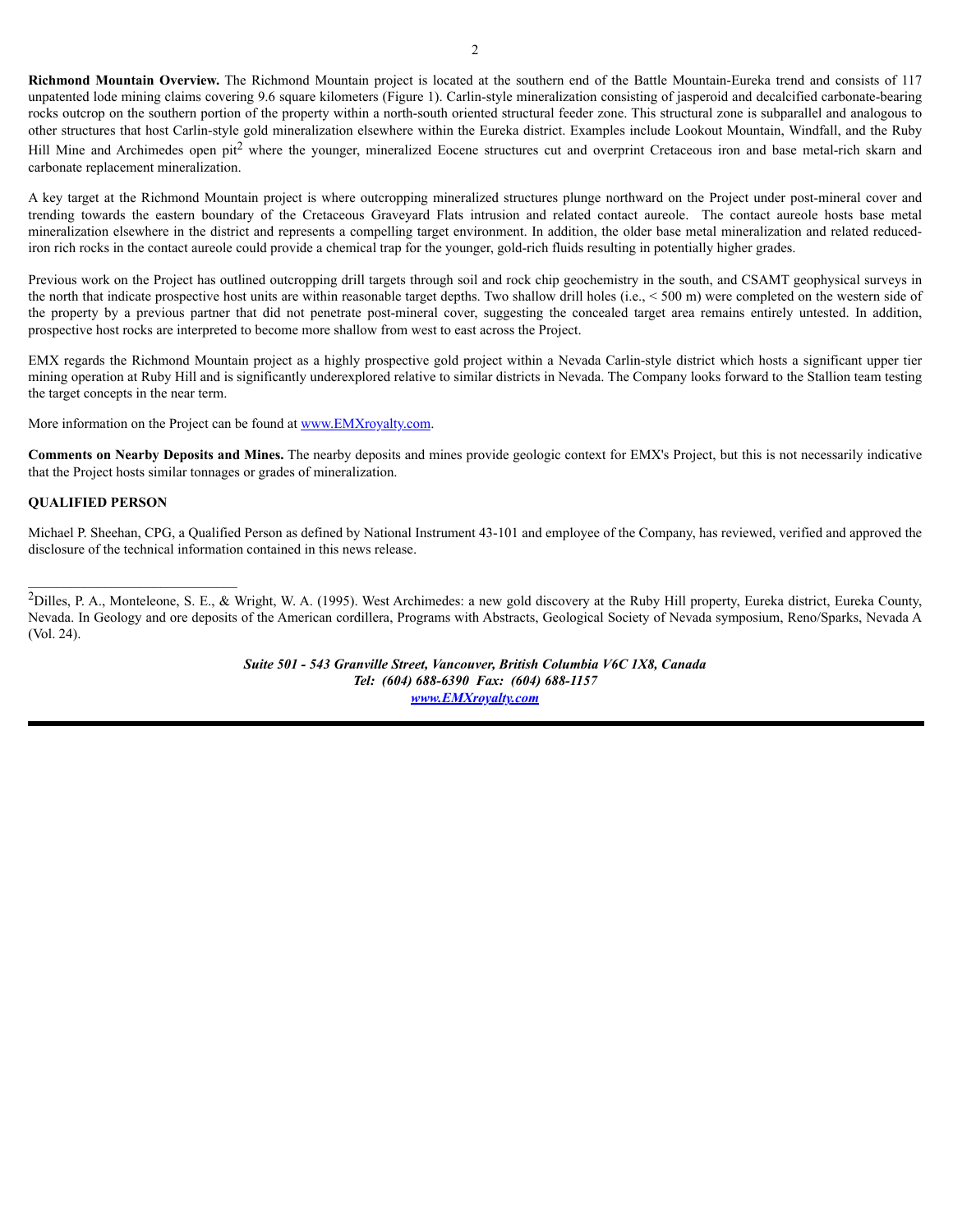**About EMX.** EMX is a precious, base and battery metals royalty company. EMX's investors are provided with discovery, development, and commodity price optionality, while limiting exposure to risks inherent to operating companies. The Company's common shares are listed on the NYSE American Exchange and TSX Venture Exchange under the symbol "EMX", and also trade on the Frankfurt exchange under the symbol "6E9". Please see www.EMXroyalty.com for more information.

For further information contact:

| David M. Cole         | Scott Close                              | Isabel Belger                 |
|-----------------------|------------------------------------------|-------------------------------|
| President and CEO     | Director of Investor Relations           | Investor Relations (Europe)   |
| Phone: (303) 973-8585 | Phone: (303) 973-8585                    | Phone: $+49$ 178 4909039      |
| Dave@EMXroyalty.com   | <b>SClose</b> (a) <b>EMX</b> royalty.com | <u>IBelger@EMXroyalty.com</u> |

Neither the TSX Venture Exchange nor its Regulation Services Provider (as that term is defined in policies of the TSX Venture Exchange) accepts *responsibility for the adequacy or accuracy of this release*

#### *Forward-Looking Statements*

This news release may contain "forward looking statements" that reflect the Company's current expectations and projections about its future results. These forward-looking statements may include statements regarding perceived merit of properties, exploration results and budgets, mineral reserves and resource estimates, work programs, capital expenditures, timelines, strategic plans, market prices for precious and base metal, or other statements that are not statements of fact. When used in this news release, words such as "estimate," "intend," "expect," "anticipate," "will", "believe", "potential" and similar expressions are intended to identify forward-looking statements, which, by their very nature, are not guarantees of the Company's future operational or financial performance, and are subject to risks and uncertainties and other factors that could cause the Company's actual results, performance, prospects or opportunities to differ materially from those expressed in, or implied by, these forward-looking statements. These risks, uncertainties and factors may include, but are not limited to unavailability of financing, failure to identify commercially viable mineral reserves, fluctuations in the market valuation for commodities, difficulties in obtaining required approvals for the development of a mineral project, increased regulatory compliance costs, expectations of project funding by *joint venture partners and other factors.*

Readers are cautioned not to place undue reliance on these forward-looking statements, which speak only as of the date of this news release or as of the date otherwise specifically indicated herein. Due to risks and uncertainties, including the risks and uncertainties identified in this news release, and other risk factors and forward-looking statements listed in the Company's MD&A for the quarter ended March 31, 2022 (the "MD&A"), and the most recently filed Annual Information Form ("AIF") for the year ended December 31, 2021, actual events may differ materially from current expectations. More information about the Company, including the MD&A, the AIF and financial statements of the Company, is available on SEDAR at www.sedar.com and on the SEC's *EDGAR website at* www.sec.gov*.*

> *Suite 501 - 543 Granville Street, Vancouver, British Columbia V6C 1X8, Canada Tel: (604) 688-6390 Fax: (604) 688-1157 www.EMXroyalty.com*